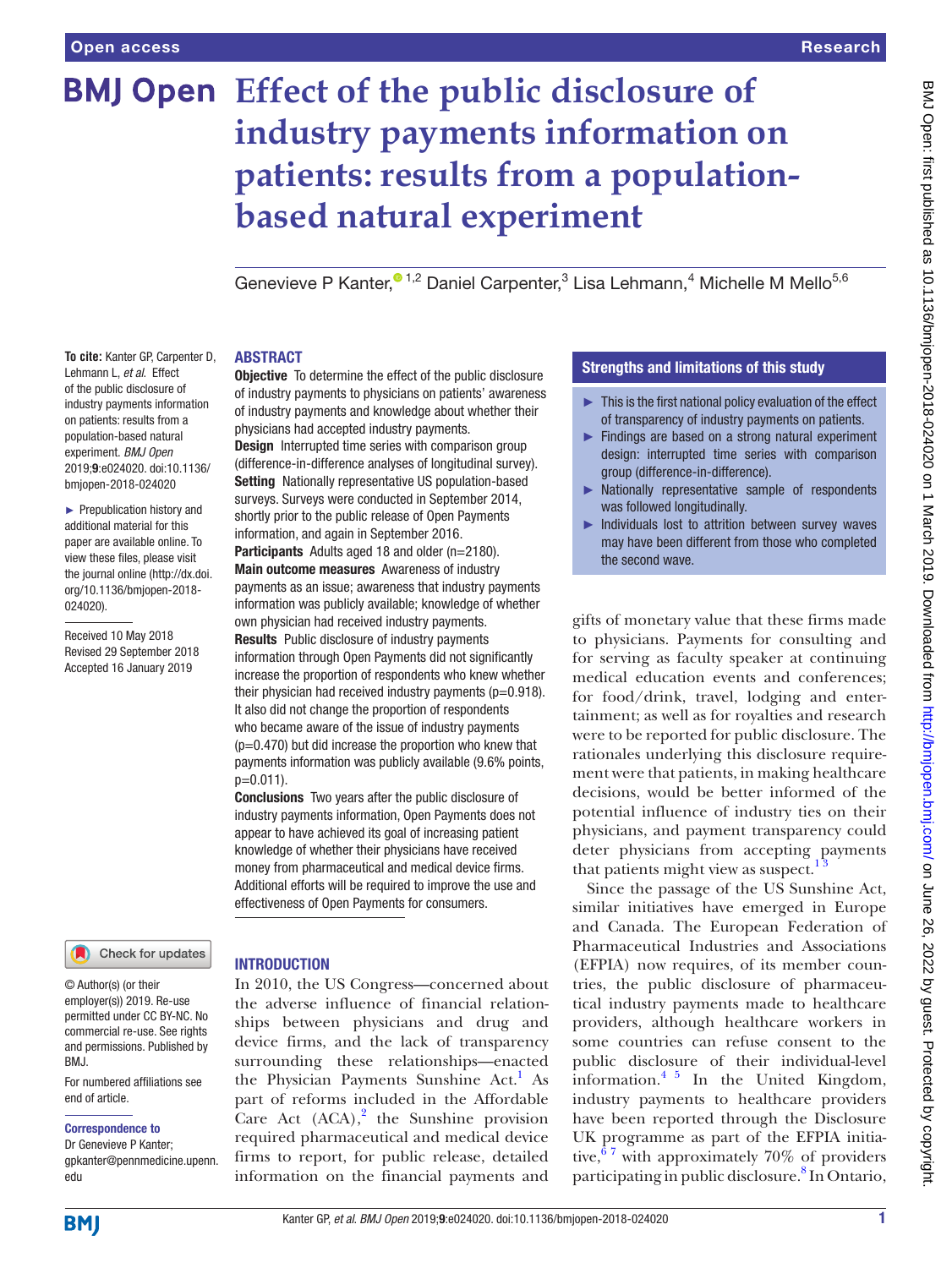#### Open access

Canada, legislation has been introduced requiring the public disclosure of payments made by pharmaceutical and medical device firms to healthcare providers.<sup>9 10</sup>

In the US, the Sunshine Act and its Open Payments programme have provided policymakers and the public with a good overview of the scope, scale and reach of industry payments. In 2017, drug and device firms made \$8.4billion in payments to physicians, of which 55% was directed towards research activities; the rest was primarily directed at informing and influencing the clinical care delivered by physicians and remunerating them for consulting and ownership interests.<sup>11</sup> Studies using Open Payments data have shown that about 48% of physicians receive industry payments in a given year,  $12$  and 65% of patients see physicians who had received payments in the previous year.<sup>[13](#page-6-8)</sup>

The release of payments data has also enabled analyses showing associations between industry payments and increased prescribing<sup>14 15</sup> and increased Medicare prescribing costs.<sup>[16](#page-6-10)</sup> Much more remains to be studied, but at the very least, the Open Payments disclosure programme has begun to shed light on the flow of industry payments within the healthcare system.

One important outstanding question is the degree to which the transparency initiatives like the Sunshine Act and the EFPIA Code improve, in practice, patient awareness and knowledge of industry payments. We sought to rigorously evaluate the effects of transparency on patients by examining the effect of the Open Payments programme, the earliest of these industry payments transparency initiatives. In a national longitudinal survey fielded before and after the Sunshine Act's data release in 2014, we investigated awareness and knowledge of industry payments to physicians among a representative cohort of American adults. Because three US states had already made industry payments information publicly available, respondents in these states served as a comparison group (since they already had prior exposure to this information) for those who became newly apprised of payments information with the release of Open Payments data. This design improves on a simple pre-post study design and allows for a better-controlled evaluation of the effect of the Sunshine Act. Findings from the US experience can guide implementation of transparency programmes in other countries.

#### DATA AND METHODS Sample

The sample for our initial survey consisted of 3542 American adults aged 18 and older selected from KnowledgePanel (KP), a large, nationally representative US household panel maintained by the research firm GfK. KP households are selected through address-based sampling so that the sampling frame covers 97% of US households, including non-Internet households. Details on survey sampling methodology are provided in online [supplementary appendix 1.](https://dx.doi.org/10.1136/bmjopen-2018-024020)

We drew a nationally representative sample with oversampling in Massachusetts and Minnesota to enable us to detect smaller effects in these two states, which had previously passed 'Sunshine laws' requiring the public disclosure of industry payments made to physicians in the state. (We did not oversample Vermont, which also had a pre-existing disclosure law, because an oversample of this relatively small population would still not have generated sufficient power to detect an effect in that state.) We refer to these two states and Vermont as 'Sunshine states.'

The sample of respondents for the follow-up survey consisted of the group of all wave 1 respondents who were available for recontact (2711/3542=77%). Online [supplementary appendix 2](https://dx.doi.org/10.1136/bmjopen-2018-024020) shows the flow diagram for sample selection. Individuals who were not available for recontact were more likely to be racial/ ethnic minorities and not be in paid employment than those who were recontacted, but were similar along most other dimensions (see online [supplementary](https://dx.doi.org/10.1136/bmjopen-2018-024020)  [appendix 3](https://dx.doi.org/10.1136/bmjopen-2018-024020)).

## Patient and public involvement statement

The study did not involve patients. The results of the survey will be given to GfK for dissemination.

## Survey design

GfK administered the 6min wave 1 survey and the 10min wave 2 survey online. Both surveys included items on awareness and knowledge of industry payments (questions provided in online [supplementary appendix 4\)](https://dx.doi.org/10.1136/bmjopen-2018-024020). In particular, we asked whether respondents were aware of the issue of industry payments, knew that industry payments information was publicly available, and knew if the physician they had seen most frequently during the past 12 months had received payments. Survey data were linked to information on respondents' sociodemographic and self-reported health characteristics provided by GfK.

#### Survey administration

The first survey was fielded September 26 to October 3, 2014, with almost all surveys (94%) completed by the Open Payments data release date of September 30. Details on administration of the wave 1 survey are available elsewhere.<sup>13</sup>

The wave 2 survey was fielded September 16 to October 2, 2016, 2years after the initial survey. Online [supplemen](https://dx.doi.org/10.1136/bmjopen-2018-024020)[tary appendix 1](https://dx.doi.org/10.1136/bmjopen-2018-024020) provides further details on wave 2 survey administration.

The Drexel University Institutional Review Board determined that the foregoing survey protocol was not research involving human subjects as defined by the US Department of Health and Human Services and Food and Drug Administration guidelines.

#### Statistical analysis

We used a difference-in-difference approach (interrupted time series with comparison group) to estimate the effects of the national, public release of Open Payments information[.17–19](#page-6-11) To estimate the effect of the Open Payments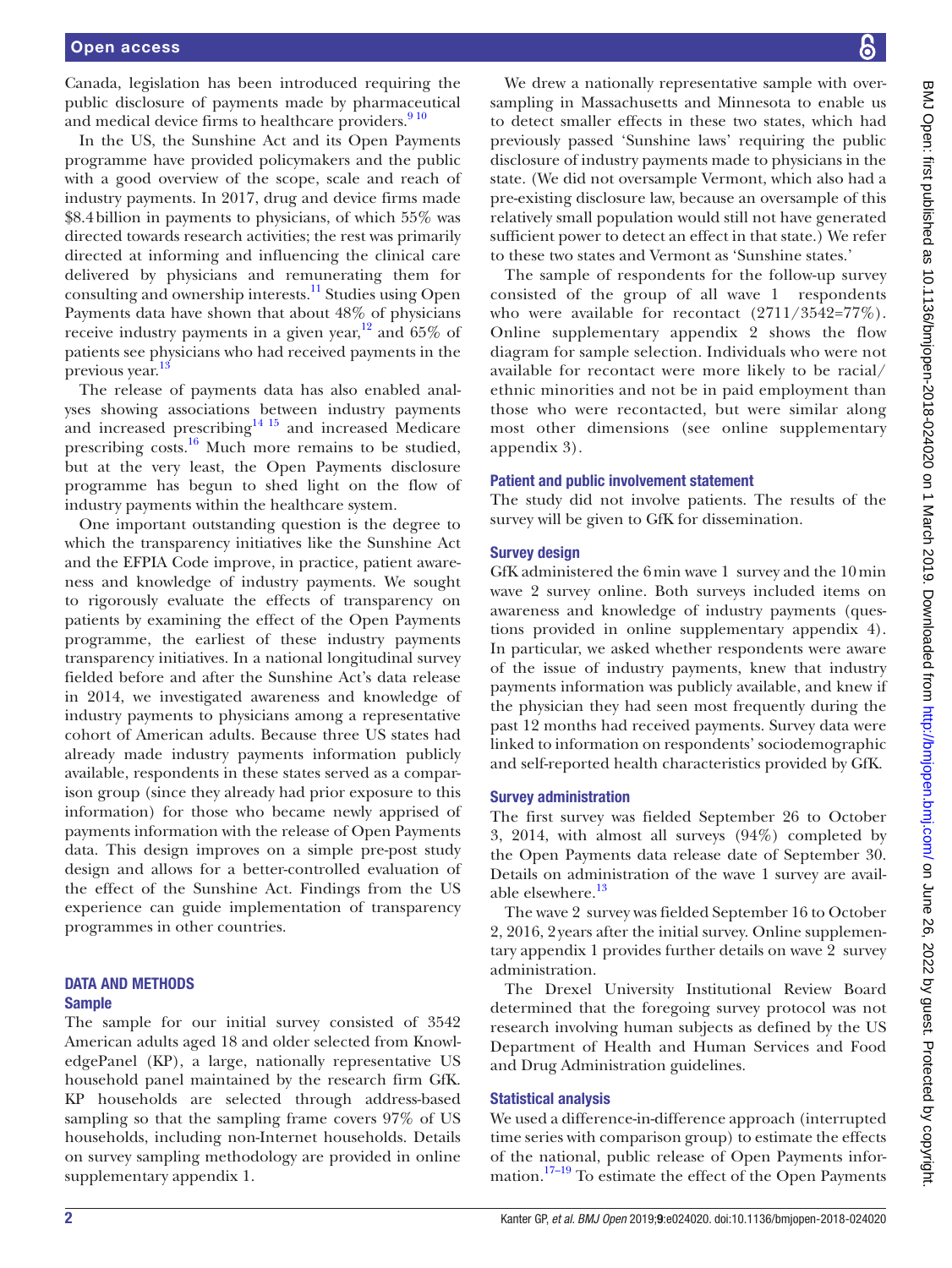release, we compared mean changes in the outcomes of interest among individuals residing in states that did not have state Sunshine laws to changes among persons residing in states with Sunshine laws (Massachusetts, Minnesota and Vermont). By using the Sunshine states as comparators, we could improve on a simple pre-post study design and account for secular trends affecting all states—for example, changes associated with the ACA that otherwise could have confounded our estimates of the effect of payments disclosure.

We calculated unadjusted and adjusted difference-in-difference effects. Regression-adjusted models—used to increase precision of the estimates—included age, education categories, urban residence, household income categories, employment categories, previous diagnosis of any of 21 chronic conditions, previous diagnosis of cancer, previous diagnoses of stroke or myocardial infarction, previous diagnosis of a mental health disorder, number of physician visits, whether insured, quadratic terms of age and number of visits, year fixed effects and individual fixed effects (which absorb gender, race/ethnicity and other time-invariant individual characteristics). Standard errors were clustered at the state level. All analyses used GfK-constructed longitudinal weights adjusting for non-coverage, non-response and oversampling.

Analyses were conducted using Stata 14 (College Station, TX). Full regression results for models with and without individual fixed effects are reported in online [supplementary appendix 5.](https://dx.doi.org/10.1136/bmjopen-2018-024020) Results from alternative specifications, including unweighted models, are reported in online [supplementary appendix 6.](https://dx.doi.org/10.1136/bmjopen-2018-024020)

#### **RESULTS**

#### Sample characteristics

Of the 2711 respondents from wave 1 who were recontacted, 80% completed the survey, for an overall completion rate of 62%. (A non-response analysis may be found in online [supplementary appendix 3](https://dx.doi.org/10.1136/bmjopen-2018-024020)). [Table](#page-3-0) 1 presents the characteristics of wave 1 and wave 2 respondents. Respondents in the two waves were similar along most sociodemographic and health dimensions. In the balanced panel consisting of individuals who responded to both surveys (n=2180), respondents who lived in Sunshine states (n=208, 4% weighted) were similar along almost all dimensions to those who lived in non-Sunshine states (n=1972).

## Effect of disclosure on awareness and knowledge of industry payments

Columns 1 and 2 of [table](#page-5-0) 2 show, respectively, the unadjusted 2014 and 2016 levels of awareness and knowledge of industry payments in Sunshine and non-Sunshine states among individuals who responded to both survey waves. Prior to Open Payments, non-Sunshine state residents had lower awareness of the issue of industry payments than residents of Sunshine states  $(45.5\% \text{ vs } 58.0\%),$  as

well as lower awareness that industry payments information was publicly available (9.8% vs 19.4%).

After Open Payments, overall awareness of the issue increased in both Sunshine and non-Sunshine states, with a relatively greater increase in awareness in non-Sunshine states (8.7% points vs 5.6% points). Awareness that industry payments information was publicly available also increased more in non-Sunshine states relative to Sunshine states, which exhibited a decline in reported awareness (3.2% points vs −6.7% points).

In both Sunshine and non-Sunshine states, a very small proportion of respondents said they knew whether their own doctor had received industry payments prior to the public release of data (3.8% and 4.4%, respectively). In both types of states, this knowledge about their own doctors changed little after the public release.

Columns 4 and 5 of [table](#page-5-0) 2 compare the changes in awareness and knowledge in non-Sunshine states, which were newly exposed to the payments information, to changes in Sunshine states. Column 4 reports the unadjusted difference-in-difference estimates of the effect of the Open Payments data release and Column 5 reports the regression-adjusted difference-in-difference estimates of the effect. These estimates show that Open Payments did not increase awareness of the issue of industry payments (p=0.470), but did significantly increase awareness that industry payments information was publicly available (9.6% points, p=0.011). The release of Open Payments data did not, however, increase knowledge about whether one's own doctor had received payments (p=0.918).

#### **DISCUSSION**

A key objective of the Sunshine Act was to improve the information available to patients about their physicians' financial ties with industry.<sup>1 3</sup> In this first national evaluation of the effect of the Sunshine Act on patients, we found that although Open Payments increased awareness that industry payments information was publicly available, it did not increase people's knowledge of whether their own doctor had received payments. Two years after the Open Payments release, 13% of respondents knew that industry payments information about their physicians was available, and only 3% of respondents knew whether their doctor had received payments. These findings, together with findings from an earlier study showing that 1.5% of survey respondents had used the Open Payments database, $20$  suggest that Open Payments has fallen well short of its aspiration to better inform patients of their physicians' industry relationships.

Our findings of a minimal effect of disclosure on patients are consistent with the experience of transparency initiatives in other areas of medicine. Studies of the effect of the disclosure of physician and hospital quality have shown that patients have been largely unaware of and rarely use the information made available.<sup>21-23</sup> Providers have been more responsive,  $2^{122}$  so Open Payments may well have effects on physician behaviour.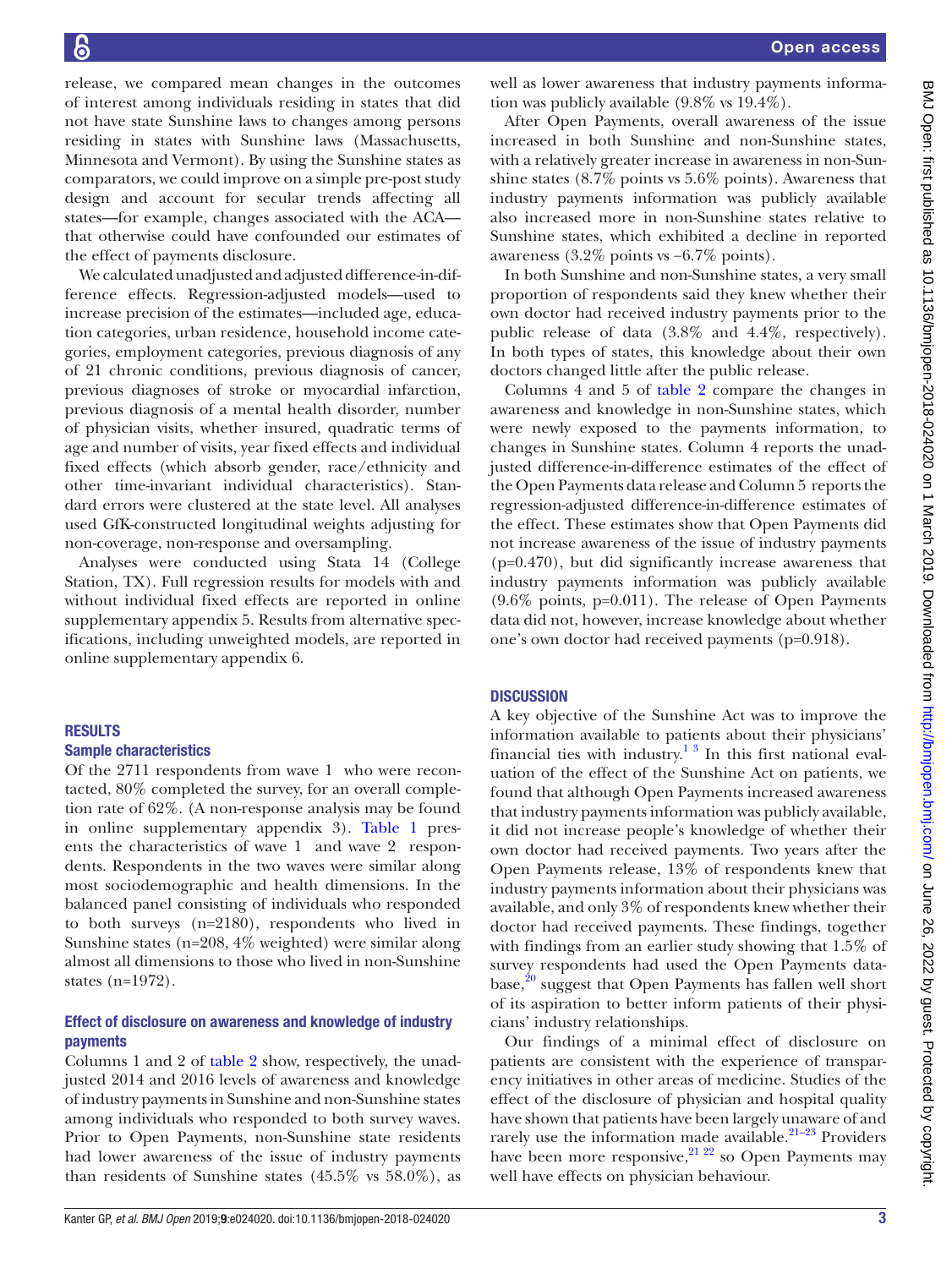BMJ Open: first published as 10.1136/bmjopen-2018-024020 on 1 March 2019. Downloaded from http://bmjopen.bmj.com/ on June 26, 2022 by guest. Protected by copyright. BMJ Open: first published as 10.1136/bmjopen-2018-024020 on 1 March 2019. Downloaded from <http://bmjopen.bmj.com/> on June 26, 2022 by guest. Protected by copyright.

<span id="page-3-0"></span>

| Characteristics of respondents by wave and by Sunshine state residence<br>Table 1 |                         |              |                             |                          |                          |                             |  |  |
|-----------------------------------------------------------------------------------|-------------------------|--------------|-----------------------------|--------------------------|--------------------------|-----------------------------|--|--|
|                                                                                   | Weighted distribution % |              | <b>Statistical</b>          | Weighted distribution %† |                          | <b>Statistical</b>          |  |  |
|                                                                                   | wave 1, 2014            | wave 2, 2016 | significance<br>(Bonferroni | <b>Sunshine</b>          | non-Sunshine             | significance<br>(Bonferroni |  |  |
|                                                                                   | $(n=3542)$              | $(n=2180)$   | correction)*                | Balanced panel (n=2180)  |                          | correction)*                |  |  |
| Gender                                                                            |                         |              | ns                          |                          |                          | ns                          |  |  |
| Female                                                                            | 52%                     | 52%          |                             | 55%                      | 52%                      |                             |  |  |
| Male                                                                              | 48%                     | 48%          |                             | 45%                      | 48%                      |                             |  |  |
| Race/Ethnicity                                                                    |                         |              | ns                          |                          |                          | ŧ                           |  |  |
| Caucasian                                                                         | 66%                     | 65%          |                             | 92%                      | 63%                      |                             |  |  |
| Hispanic                                                                          | 15%                     | 16%          |                             | 3%                       | 16%                      |                             |  |  |
| Black, Non-Hispanic                                                               | 11%                     | 12%          |                             | 2%                       | 12%                      |                             |  |  |
| Other                                                                             | 8%                      | 8%           |                             | 2%                       | 8%                       |                             |  |  |
| Age                                                                               |                         |              | ns                          |                          |                          | ns                          |  |  |
| $\leq$ 20                                                                         | 4%                      | 2%           |                             | 1%                       | 5%                       |                             |  |  |
| $21 - 30$                                                                         | 19%                     | 18%          |                             | 15%                      | 19%                      |                             |  |  |
| $31 - 40$                                                                         | 16%                     | 17%          |                             | 15%                      | 17%                      |                             |  |  |
| $41 - 50$                                                                         | 15%                     | 17%          |                             | 15%                      | 16%                      |                             |  |  |
| $51 - 60$                                                                         | 21%                     | 21%          |                             | 28%                      | 21%                      |                             |  |  |
| $61+$                                                                             | 25%                     | 26%          |                             | 26%                      | 22%                      |                             |  |  |
| Education                                                                         |                         |              | ns                          |                          |                          | ns                          |  |  |
| Less than high school                                                             | 12%                     | 11%          |                             | 4%                       | 13%                      |                             |  |  |
| High school graduate                                                              | 30%                     | 29%          |                             | 28%                      | 31%                      |                             |  |  |
| Some college                                                                      | 29%                     | 29%          |                             | 26%                      | 27%                      |                             |  |  |
| College graduate                                                                  | 29%                     | 32%          |                             | 41%                      | 29%                      |                             |  |  |
| Household Income                                                                  |                         |              | ns                          |                          |                          | $\S$                        |  |  |
| \$0-\$24999                                                                       | 18%                     | 17%          |                             | 8%                       | 14%                      |                             |  |  |
| \$25000-\$49999                                                                   | 22%                     | 21%          |                             | 15%                      | 21%                      |                             |  |  |
| \$50000-\$74999                                                                   | 18%                     | 18%          |                             | 15%                      | 18%                      |                             |  |  |
| \$75000-\$99999                                                                   | 15%                     | 14%          |                             | 17%                      | 14%                      |                             |  |  |
| \$100 000+                                                                        | 26%                     | 30%          |                             | 45%                      | 33%                      |                             |  |  |
| Employment                                                                        |                         |              | $\ddagger$                  |                          |                          | ns                          |  |  |
| Employed for pay                                                                  | 51%                     | 57%          |                             | 60%                      | 54%                      |                             |  |  |
| Self-employed                                                                     | 7%                      | 6%           |                             | 8%                       | 7%                       |                             |  |  |
| Retired                                                                           | 19%                     | 18%          |                             | 20%                      | 17%                      |                             |  |  |
| Not working-disability                                                            | 7%                      | 6%           |                             | 3%                       | 7%                       |                             |  |  |
| Not working-other                                                                 | 17%                     | 12%          |                             | 9%                       | 16%                      |                             |  |  |
| Urban/Rural                                                                       |                         |              | ns                          |                          |                          | ns                          |  |  |
| Urban                                                                             | 84%                     | 86%          |                             | 88%                      | 84%                      |                             |  |  |
| Rural                                                                             | 16%                     | 14%          |                             | 12%                      | 16%                      |                             |  |  |
| Resides in state with<br>Sunshine Law                                             |                         |              | ns                          |                          |                          |                             |  |  |
| No                                                                                | 96%                     | 96%          |                             |                          |                          |                             |  |  |
| Yes                                                                               | 4%                      | 4%           |                             |                          | $\overline{\phantom{0}}$ |                             |  |  |
| Self-rated health                                                                 |                         |              | ns                          |                          |                          | ns                          |  |  |
| Excellent                                                                         | 14%                     | 13%          |                             | 17%                      | 14%                      |                             |  |  |
| Good                                                                              | 61%                     | 64%          |                             | 64%                      | 63%                      |                             |  |  |
| Fair                                                                              | 21%                     | 20%          |                             | 19%                      | 21%                      |                             |  |  |
|                                                                                   |                         |              |                             |                          |                          |                             |  |  |

Continued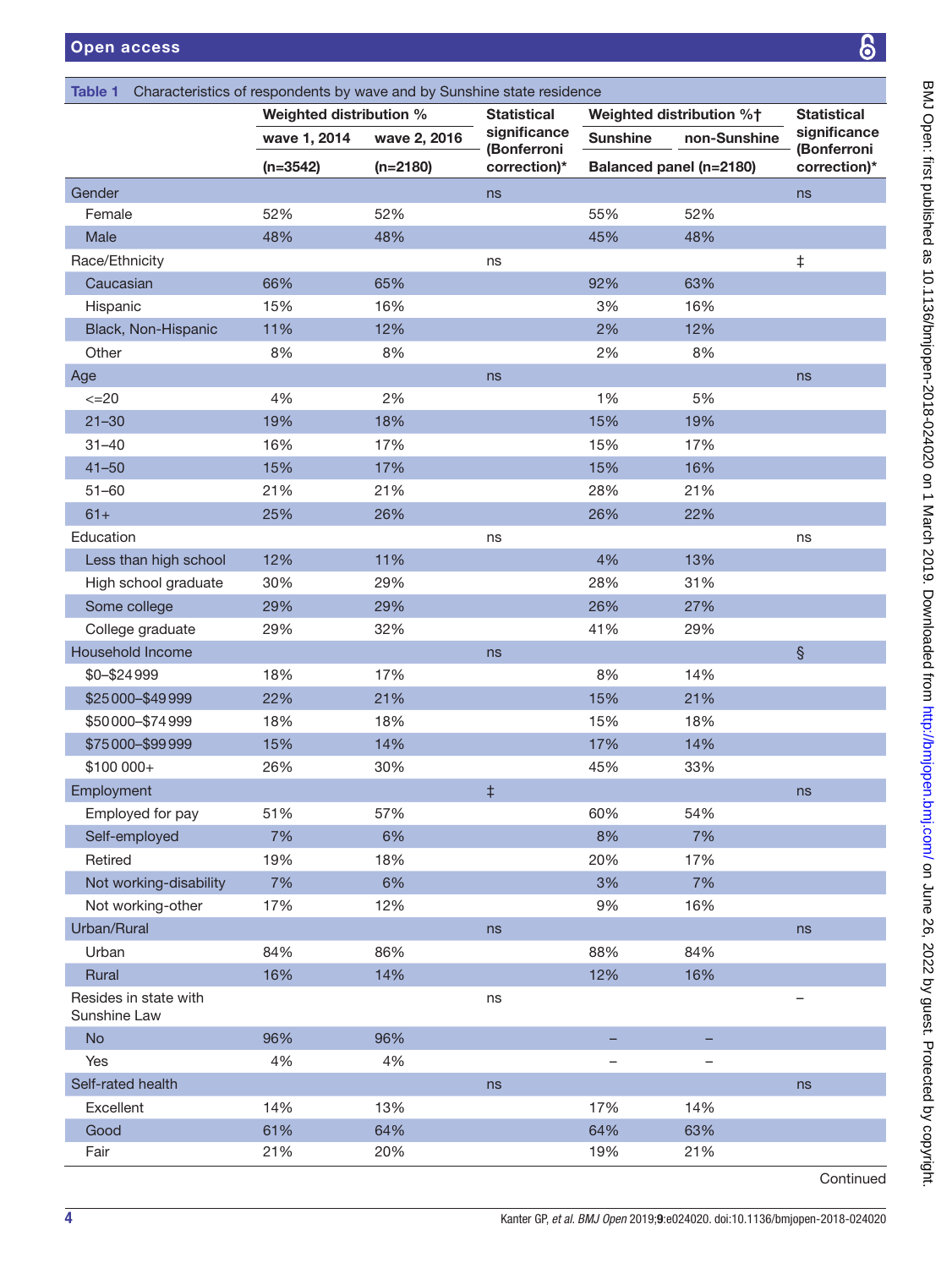Continuos

| Weighted distribution % |              | <b>Statistical</b> | Weighted distribution %†    |              | <b>Statistical</b>          |
|-------------------------|--------------|--------------------|-----------------------------|--------------|-----------------------------|
| wave 1, 2014            | wave 2, 2016 |                    | <b>Sunshine</b>             | non-Sunshine | significance<br>(Bonferroni |
| $(n=3542)$              | $(n=2180)$   | correction)*       | Balanced panel (n=2180)     |              | correction)*                |
| 4%                      | 3%           |                    | 1%                          | 3%           |                             |
|                         |              | ns                 |                             |              | ns                          |
| 45%                     | 46%          |                    | 39%                         | 45%          |                             |
| 55%                     | 54%          |                    | 61%                         | 55%          |                             |
|                         |              | $\ddagger$         |                             |              | ns                          |
| 82%                     | 98%          |                    | 82%                         | 83%          |                             |
| 18%                     | 2%           |                    | 18%                         | 17%          |                             |
|                         |              | Ş                  |                             |              | ns                          |
| 91%                     | 94%          |                    | 92%                         | 92%          |                             |
| 9%                      | 6%           |                    | 8%                          | 8%           |                             |
|                         |              | ns                 |                             |              | ns                          |
| 97%                     | 95%          |                    | 98%                         | 97%          |                             |
| 3%                      | 5%           |                    | 2%                          | 3%           |                             |
|                         |              | $\ddagger$         |                             |              | ns                          |
| 18%                     | 8%           |                    | 8%                          | 16%          |                             |
| 82%                     | 92%          |                    | 92%                         | 84%          |                             |
|                         |              |                    | significance<br>(Bonferroni |              |                             |

Percentages may not add up to 100 because of rounding.

\*P values are from  $\chi^2$  test of independence with Rao-Scott correction, testing the difference in distribution values between the two groups of respondents. ‡ and § indicate significance with Bonferroni correction.

†Respondent characteristics from wave 1 (2014) survey.

‡Significant at 0.01 level with Bonferroni correction (0.01/13=0.00077).

§Significant at 0.05 level with Bonferroni correction (0.05/13=0.0038).

¶Chronic conditions include acid reflux, asthma, atrial fibrillation, COPD, chronic pain, cystic fibrosis, diabetes, epilepsy, eye disease, gout, heart disease, hepatitis C, hypertension, high cholesterol, HIV, kidney disease, multiple sclerosis, osteoarthritis, osteoporosis, rheumatoid arthritis and sleep disorder.

ns, not significant.

There was a significant increase, of almost 10% points, in awareness that payments information was publicly available. This effect was driven by an increase in awareness in states in which payments information was newly available, as expected, and by a decrease in awareness in Sunshine states, where that information was already available. The decline in Sunshine states likely reflects the effect of media attention in the preperiod surrounding the Open Payments data release, which activated short-term awareness that quickly decayed. This decline does not appear to be driven by differential attrition patterns in Sunshine states versus non-Sunshine states, as there did not appear to be significant differences in the observed characteristics of wave 1 respondents lost to follow-up across the two types of states (results available upon request).

Our difference-in-difference approach provides estimates that are more credibly interpreted as causal rather than simply associational—because Sunshine states can be used as a comparison group. Nevertheless, there

are some limitations to the study. With difference-in-difference, confounding might occur if there were other aspects of the healthcare environment affecting awareness and knowledge of industry payments that affected Sunshine states but not non-Sunshine states, or vice versa. One possible source of confounding is that the three Sunshine states all participated in the Medicaid expansion, possibly increasing patient engagement in these states. We conducted sensitivity analyses, estimating models with an indicator for Medicaid expansion and models restricting the sample to only residents in Medicaid expansion states; our findings are robust to these adjustments (see online [supplementary appendix 6](https://dx.doi.org/10.1136/bmjopen-2018-024020)). We are not aware of other changes that would have differentially affected Massachusetts, Minnesota and Vermont versus non-Sunshine states during this period. Second, a general concern raised with web-based household panels is that refusal to participate in the panel could lead to sample non-representativeness relative to the population.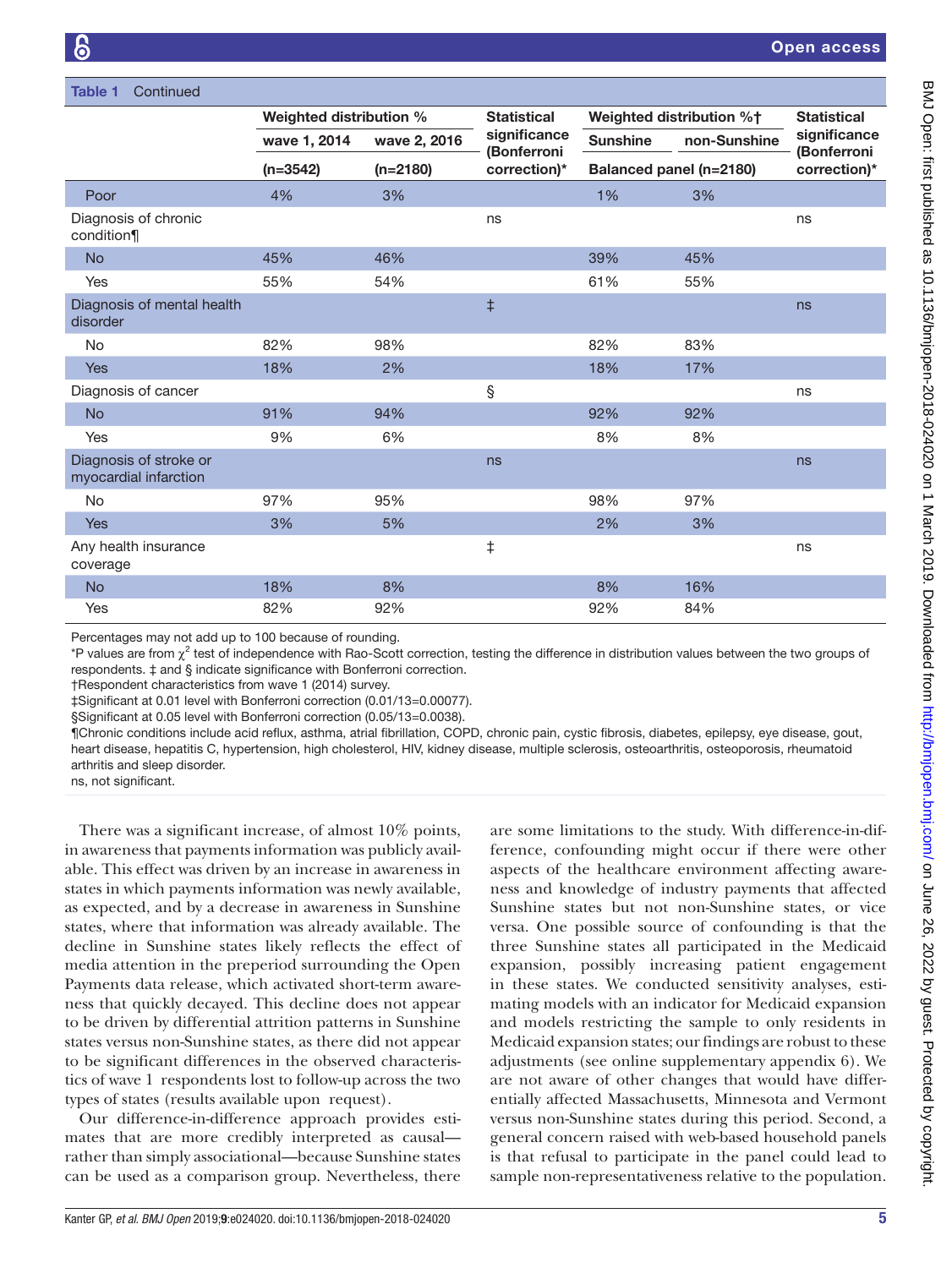<span id="page-5-0"></span>

| Changes in awareness and knowledge of industry payments after payments information disclosure<br>Table 2 |                    |          |                 |                                                      |                                                                        |             |  |  |
|----------------------------------------------------------------------------------------------------------|--------------------|----------|-----------------|------------------------------------------------------|------------------------------------------------------------------------|-------------|--|--|
|                                                                                                          | Mean or percentage |          | Change          | Difference-in-difference estimates                   |                                                                        |             |  |  |
|                                                                                                          | 2014 (%)           | 2016 (%) | $2014 - 16$ (%) | <b>Unadjusted</b><br>difference in<br>change $(\% )$ | Regression-adjusted<br>difference in change<br>$(95\% \, \text{Cl})^*$ | P valuet    |  |  |
| Awareness and knowledge of industry payments (% Answering Yes)                                           |                    |          |                 |                                                      |                                                                        |             |  |  |
| Aware of industry payments (2014 mean 46.0, SE 1.3)                                                      |                    |          |                 |                                                      |                                                                        |             |  |  |
| Non-Sunshine states                                                                                      | 45.5               | 54.1     | 8.7             | 3.1                                                  | $2.3\%$ (-4.0% to 8.6%)                                                | 0.470       |  |  |
| Sunshine states                                                                                          | 58.0               | 63.6     | 5.6             |                                                      |                                                                        |             |  |  |
| Aware that industry payments info publicly available (2014 mean 10.2, SE 0.7)                            |                    |          |                 |                                                      |                                                                        |             |  |  |
| Non-Sunshine states                                                                                      | 9.8                | 12.9     | 3.2             | 9.9                                                  | $9.6\%$ (2.3% to 16.9%)                                                | $0.011 \pm$ |  |  |
| Sunshine states                                                                                          | 19.4               | 12.6     | $-6.7$          |                                                      |                                                                        |             |  |  |
| Know whether own doctor has received industry payments (2014 mean 4.4, SE 0.6)                           |                    |          |                 |                                                      |                                                                        |             |  |  |
| Non-Sunshine states                                                                                      | 4.4                | 3.1      | $-1.3$          | $-0.2$                                               | $-0.1\%$ ( $-2.3\%$ to 2.0%)                                           | 0.918       |  |  |
| Sunshine states                                                                                          | 3.8                | 2.7      | $-1.1$          |                                                      |                                                                        |             |  |  |

Analyses of awareness and knowledge measures based on balanced panel of individuals with non-missing survey items who responded to both 2014 and 2016 surveys: 1831 non-Sunshine residents and 197 Sunshine residents for awareness of payments; 1834 non-Sunshine residents and 196 Sunshine residents for awareness that payments information was public and for knowledge of whether own doctor had received payments.

\*Regression models include age, education categories, urban residence, household income categories, employment categories, previous diagnosis of chronic conditions (which include acid reflux, asthma, atrial fibrillation, COPD, chronic pain, cystic fibrosis, diabetes, epilepsy, eye disease, gout, heart disease, hepatitis C, hypertension, high cholesterol, HIV, kidney disease, multiple sclerosis, osteoarthritis, osteoporosis, rheumatoid arthritis and sleep disorder), previous diagnosis of cancer, previous diagnosis of stroke or myocardial infarction, previous diagnosis of mental health disorder, number of visits to the doctor, whether insured, quadratic terms of age and number of visits to account for non-linearities in age and visits, year fixed effects and individual fixed effects (which absorb gender, race/ethnicity and other timeinvariant individual characteristics). All analyses used Gfk-constructed weights that adjusted for non-coverage, non-response, oversampling and attrition. Standard errors were clustered at the state level.

†Reported p values for regression-adjusted change.

‡Significant at 0.05 level.

Previous studies have shown, however, that there appears to be very little bias in the KN panel in the area of health and health-related behaviour.<sup>24</sup> <sup>25</sup> An additional concern is that survey respondents may not have been fully representative of US households because of attrition. Although the response rate among persons invited to take the wave 2 survey was high (80%), and the overall completion rate between the first and second survey was within survey norms (62%), those who left the sample may have been different from those who remained. In a separate analysis, we found that individuals lost to attrition had reported, during wave 1, less education and less health insurance coverage but were otherwise similar along most other dimensions, including health status (see online [supple](https://dx.doi.org/10.1136/bmjopen-2018-024020)[mentary appendix 3](https://dx.doi.org/10.1136/bmjopen-2018-024020)). To correct for some of the attrition bias, we used longitudinal weights that matched the distribution of key demographic characteristics of our survey sample to the distribution of the US population (see online [supplementary appendix 1](https://dx.doi.org/10.1136/bmjopen-2018-024020)).

In summary, because very few patients are aware of, much less accessing, information available through Open Payments, efforts beyond the unveiling of a public website will be required to improve patient use of industry payments information. These efforts could come from the Centers for Medicare and Medicaid Services (CMS), which oversees Open Payments and also administers

Medicare and Medicaid programmes. For example, CMS could use its pre-existing relationships with Medicare and Medicaid beneficiaries to highlight payments information and integrate it with other online CMS resources that beneficiaries use regularly. CMS could engage in more active outreach by providing informative leaflets for Medicare and Medicaid patient support organisations to distribute, or by launching media campaigns.

More broadly, beyond CMS, health insurers could provide information about industry payments on 'Find a Physician' websites where patients go to select doctors from within a network. In addition, physicians themselves who value their 'pharm-free' status $^{26}$  could highlight this fact to current and prospective patients.

As transparency efforts in Europe and Canada advance, the US experience with the Sunshine Act can help inform policymaking in these other regions, although cross-country differences in enacted legislation should be taken into account. EFPIA, for example, does not include reporting of payments made for food and beverage, a category that accounts for a large percentage of industry payments in the US, $^{1213}$  and is thought to be an important influence on prescriber behaviour.<sup>27</sup> Similarly, payments for research and development are not reported, under the EFPIA code, at the individual physician level—only at the aggregate level. This partial disclosure of payments